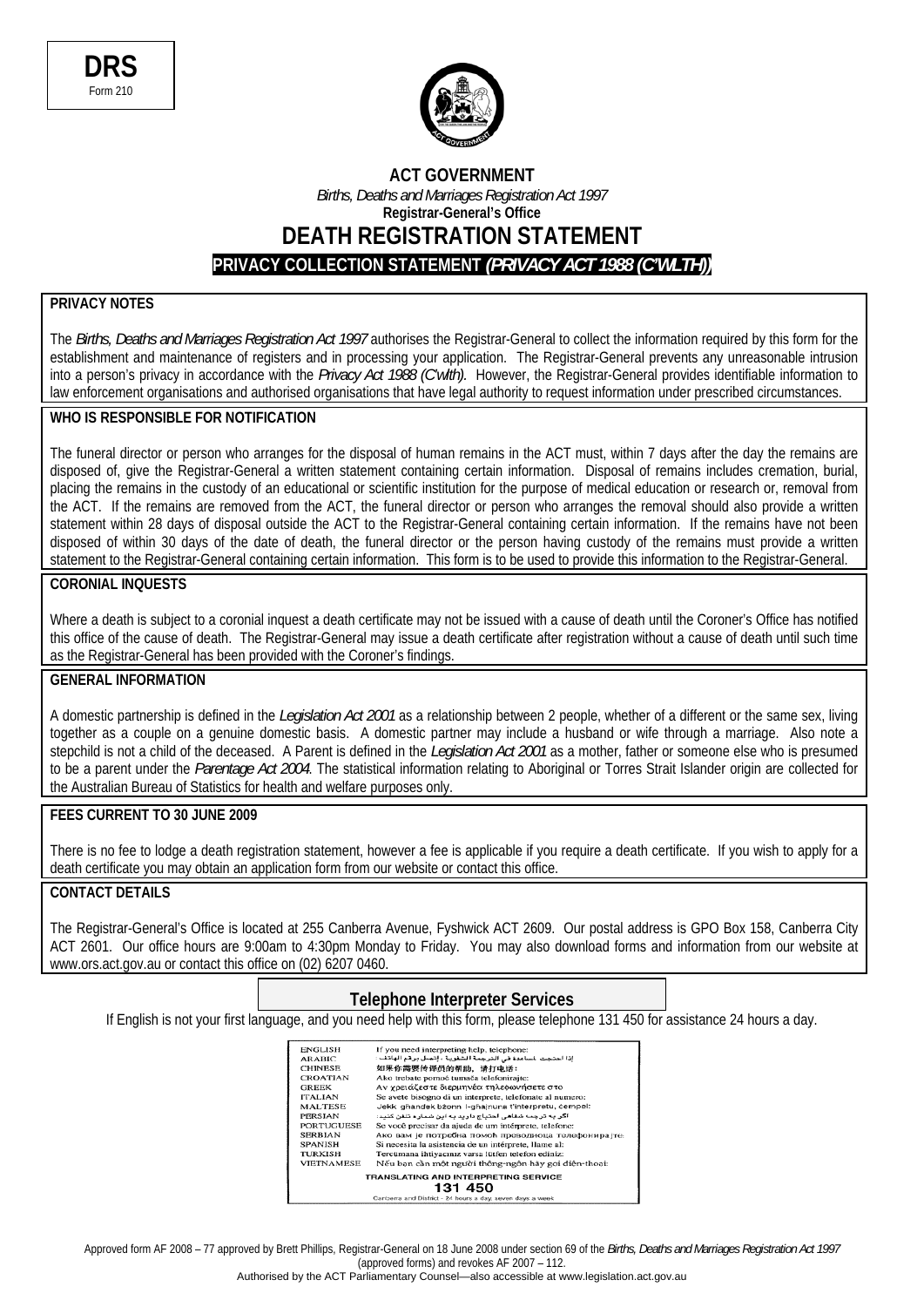Registration No





Certificate Applied For (Office use Only) **Y / N** 

#### **ACT GOVERNMENT**  *Births, Deaths and Marriages Registration Act 1997*  **Registrar-General's Office**

# **DEATH REGISTRATION STATEMENT**

# **DETAILS OF DECEASED**

| Surname                                                                                                            |                                                                                                                     | Given names                               |                |                                                        |            |
|--------------------------------------------------------------------------------------------------------------------|---------------------------------------------------------------------------------------------------------------------|-------------------------------------------|----------------|--------------------------------------------------------|------------|
|                                                                                                                    |                                                                                                                     |                                           |                |                                                        |            |
| Surname at birth                                                                                                   |                                                                                                                     | Given names at birth                      |                |                                                        |            |
|                                                                                                                    |                                                                                                                     |                                           |                |                                                        |            |
|                                                                                                                    |                                                                                                                     |                                           |                |                                                        |            |
| Any other surnames used                                                                                            |                                                                                                                     | Any other given names used                |                |                                                        |            |
|                                                                                                                    |                                                                                                                     |                                           |                |                                                        |            |
| Last home address                                                                                                  |                                                                                                                     |                                           |                |                                                        |            |
|                                                                                                                    |                                                                                                                     |                                           |                |                                                        |            |
| Date of death                                                                                                      | Place of death                                                                                                      |                                           |                |                                                        |            |
|                                                                                                                    |                                                                                                                     |                                           |                |                                                        |            |
| Date of birth                                                                                                      |                                                                                                                     |                                           |                |                                                        |            |
|                                                                                                                    | Place of birth (town/city and state/country)                                                                        |                                           |                |                                                        |            |
|                                                                                                                    |                                                                                                                     |                                           |                |                                                        |            |
| Sex                                                                                                                | Was the deceased born outside Australia                                                                             | If so, the period of time in Australia    |                |                                                        |            |
|                                                                                                                    | Yes / No                                                                                                            |                                           |                |                                                        |            |
| Usual occupation                                                                                                   |                                                                                                                     | Was the death reported to the Coroner     |                |                                                        |            |
|                                                                                                                    |                                                                                                                     |                                           | Yes / No       |                                                        |            |
|                                                                                                                    | Was the deceased of Aboriginal or Torres Strait Islander origin (for Australian Bureau of Statistics purposes only) |                                           |                |                                                        |            |
|                                                                                                                    |                                                                                                                     |                                           |                |                                                        |            |
| 7 No                                                                                                               | Yes, Aboriginal origin<br>Yes, Torres Strait Islander origin                                                        |                                           |                | Yes, both Aboriginal and Torres Strait Islander origin |            |
| MARITAL AND DOMESTIC PARTNERSHIP DETAILS OF DECEASED                                                               |                                                                                                                     |                                           |                |                                                        |            |
| Was the deceased in a domestic partnership at time of death                                                        |                                                                                                                     | Marital status immediately prior to death |                |                                                        |            |
| Yes / No                                                                                                           |                                                                                                                     | Never married $\Box$                      | Married $\Box$ | Widowed <sup>[</sup>                                   | Divorced [ |
| Domestic partnerships the deceased had been in at any time including date and place of each marriage if applicable |                                                                                                                     |                                           |                |                                                        |            |
| Name and any former name of each domestic partner or spouse<br>Date of marriage<br>Place of marriage               |                                                                                                                     |                                           |                |                                                        |            |
|                                                                                                                    |                                                                                                                     |                                           |                |                                                        |            |
|                                                                                                                    |                                                                                                                     |                                           |                |                                                        |            |
|                                                                                                                    |                                                                                                                     |                                           |                |                                                        |            |
|                                                                                                                    |                                                                                                                     |                                           |                |                                                        |            |

# **CHILDREN OF DECEASED**

Enter in order of birth. If child is deceased write 'D' in the age. Include adopted children but not those given up for adoption or stepchildren. Given names in full Sex Age

| Given names in full | Sex | Age |
|---------------------|-----|-----|
|                     |     |     |
|                     |     |     |
|                     |     |     |
|                     |     |     |
|                     |     |     |
|                     |     |     |